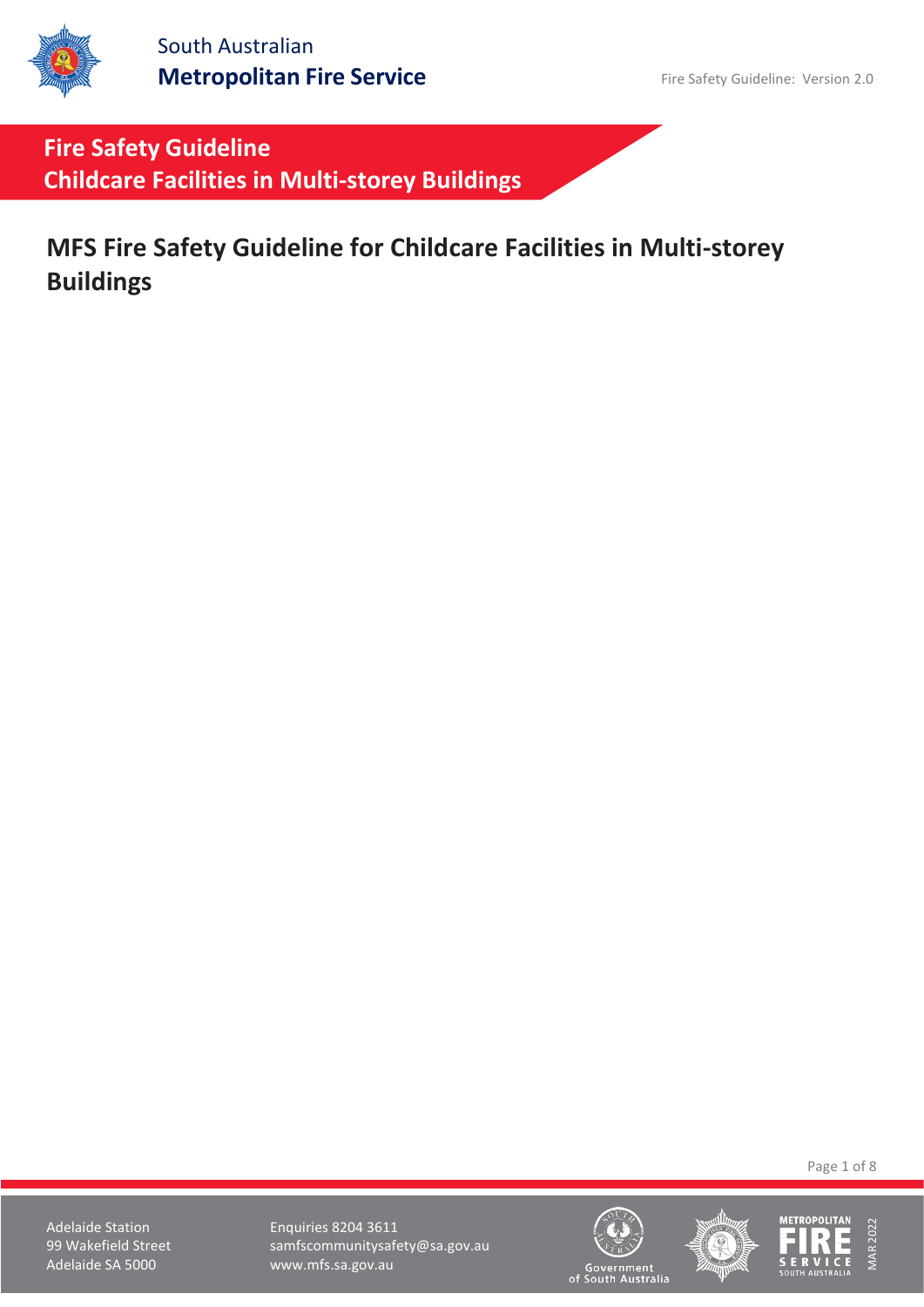# **Fire Safety Guideline Childcare Facilities in Multi-storey Buildings**

| First Issued:  | 04 August 2011                                |
|----------------|-----------------------------------------------|
| Author:        | <b>SFSE Seppelt</b>                           |
| Review date:   | 2 March 2022                                  |
| Reviewed by:   | <b>SFSE Seppelt</b>                           |
| Version:       | 2.0                                           |
| Authorised by: | <b>ACFO Community Safety &amp; Resilience</b> |

#### **DOCUMENT CONTROL**

| <b>Revision History:</b> |                                    |               |
|--------------------------|------------------------------------|---------------|
| <b>Version</b>           | <b>Revision Description</b>        | Date          |
| A                        | Original                           | 4 August 2011 |
| 1.0                      | <b>General Departmental review</b> | 20 June 2016  |
| 2.0                      | Format update                      | 2 March 2022  |

**List of Amendments:**

| Clause                      | Amendment                                                                                                                                                                                       |
|-----------------------------|-------------------------------------------------------------------------------------------------------------------------------------------------------------------------------------------------|
| Title                       | Changed from Built Environment Section Guideline 024,<br>Child Care Facilities in Multi-storey Buildings to MFS Fire<br>Safety Guideline for Childcare Facilities in Multi-storey<br>Buildings. |
| Whole document              | Format update                                                                                                                                                                                   |
|                             | Update to legislation references                                                                                                                                                                |
|                             | Update of references generally from "BCA" to "NCC"                                                                                                                                              |
| <b>Referenced Documents</b> | Updated                                                                                                                                                                                         |
| Definitions                 | Added                                                                                                                                                                                           |

Version 2.0 Page 2 of 8

Adelaide Station **Enquiries 8204 3611** 99 Wakefield Street samfscommunitysafety@sa.gov.au<br>Adelaide SA 5000 www.mfs.sa.gov.au www.mfs.sa.gov.au







Government<br>of South Australia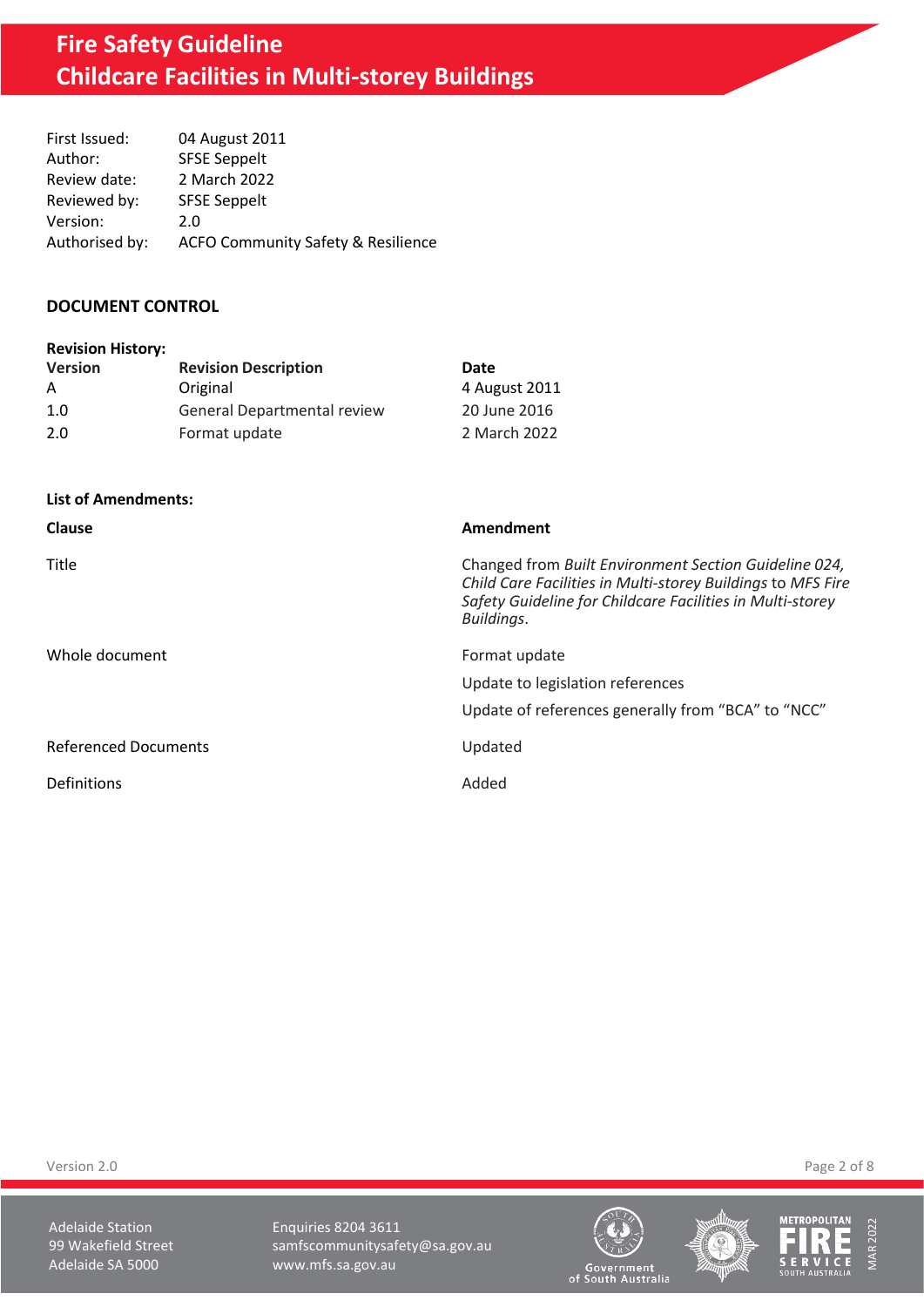# **CONTENTS**

| 1 |       |  |
|---|-------|--|
| 2 |       |  |
| 3 |       |  |
| 4 |       |  |
|   |       |  |
|   |       |  |
| 5 |       |  |
|   |       |  |
|   |       |  |
|   | 5.2.1 |  |
|   | 5.2.2 |  |
|   | 5.2.3 |  |
|   |       |  |
| 6 |       |  |

Version 2.0

Adelaide Station 99 Wakefield Street Adelaide SA 5000

Enquiries 8204 3611 samfscommunitysafety@sa.gov.au www.mfs.sa.gov.au







Page 3 of 8

Government<br>of South Australia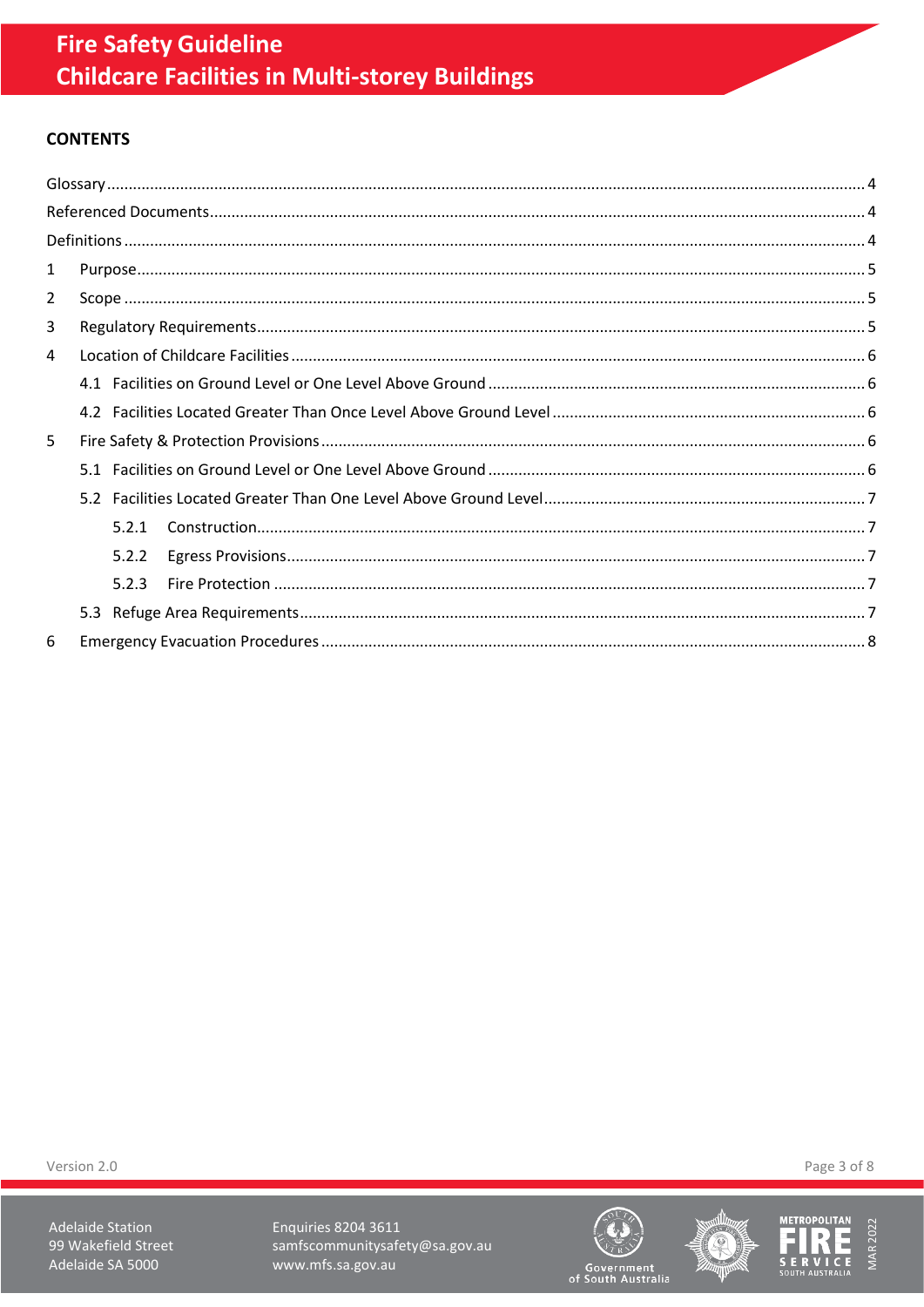#### <span id="page-3-0"></span>**GLOSSARY**

- AS Australian Standard
- BCA Building Code of Australia
- BES MFS Built Environment Section, Community Safety & Resilience Department
- DtS Deemed-to-Satisfy (refer Definitions)
- FRL fire resistance level (as defined by the NCC)
- MFS South Australian Metropolitan Fire Service
- NCC National Construction Code
- WIP warden intercom point

#### <span id="page-3-1"></span>**REFERENCED DOCUMENTS**

The following documents are referred to in this Guideline:

- AS 1668.1 Australian Standard 1668.1 *The use of ventilation and air conditioning in buildings Part 1: Fire and smoke control in buildings*
- AS 1670.1 Australian Standard 1670.1 *Fire detection, warning, control and intercom systems – System design, installation and commissioning – Part 1: Fire*
- AS 2118.1 Australian Standard 2118 *Automatic fire sprinkler systems, Part 1: General systems*
- AS 3745 Australian Standard 3745 *Planning for emergencies in facilities*

Australian Building Codes Board, *National Construction Code, Guide to Volume One,* (Edition applicable at the time of Development Approval), Australian Building Codes Board, Canberra.

Australian Building Codes Board, *National Construction Code, Volume One, Building Code of Australia,* (Edition applicable at the time of Development Approval), Australian Building Codes Board, Canberra.

*Children's Services Act 1985* (SA)

*Children's Services (Child Care Centre) Regulation 1998* (SA)

*Planning, Development and Infrastructure Act 2016* (SA)

#### <span id="page-3-2"></span>**DEFINITIONS**

**Deemed-to-Satisfy (DtS) Provisions** has the meaning as defined in the National Construction Code.







Version 2.0 Page 4 of 8

Adelaide Station **Enquiries 8204 3611** 99 Wakefield Street samfscommunitysafety@sa.gov.au Adelaide SA 5000 www.mfs.sa.gov.au

of South Australia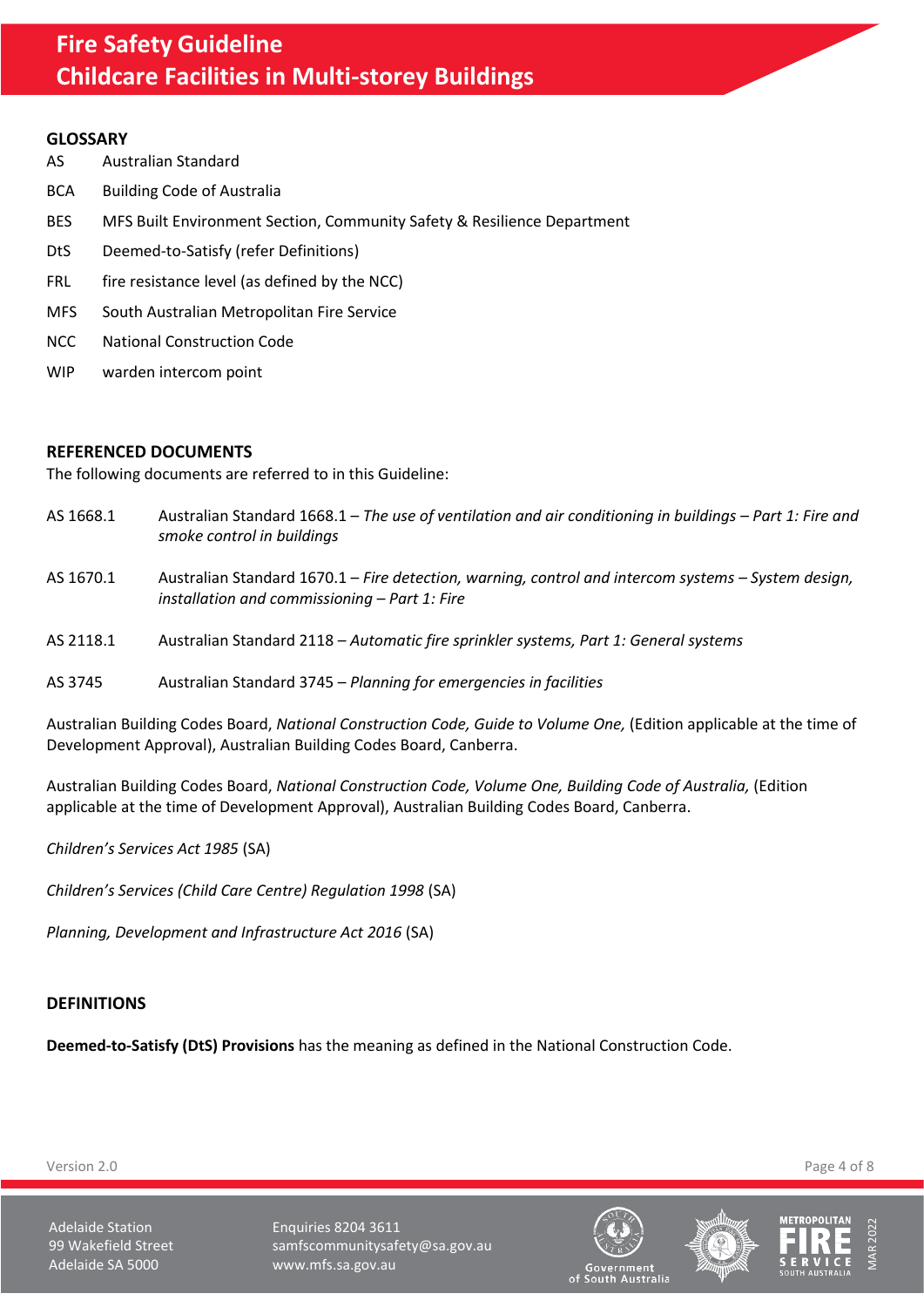## <span id="page-4-0"></span>**1 PURPOSE**

The purpose of this guideline is to provide advice specifying the recommendations of the South Australian Metropolitan Fire Service (MFS), being a relevant fire authority under the South Australian *Planning, Development and Infrastructure Act 2016*, in regard to childcare facilities in multi-storey buildings.

The recommendations made within this guideline are in addition to other relevant legislative requirements, including those of the National Construction Code (NCC), the South Australian *Children's Services Act 1985* and the South Australian *Children's Services (Child Care Centre) Regulations 1998*.

# <span id="page-4-1"></span>**2 SCOPE**

This guideline applies to childcare facilities located in multi-storey buildings. In this guideline, childcare facility means any place or premises where children are, for monetary or other consideration, cared for on a non-residential basis apart from their guardians.

## <span id="page-4-2"></span>**3 REGULATORY REQUIREMENTS**

Any childcare facility and the building in which it is located must comply with the NCC.

The MFS is of the opinion that the Deemed-to-Satisfy (DtS) Provisions of the NCC do not fully address the risks to occupants of a childcare facility where these facilities are located above ground level.

NCC Volume 1 Clause E2.3 *Provision for special hazards* states that additional smoke hazard management measures may be necessary for some buildings due to, among other things, the function or use of the building. Furthermore, the Guide to Volume 1 of the NCC gives a number of examples where this clause may apply, the first of these examples being where "A child care centre is located above the ground floor level or within a commercial building".

The following is an excerpt from the Guide to Volume 1 of the NCC (2016) and further reinforces the view that childcare facilities are not addressed in the NCC when they are located above ground level:

#### *Examples*

*E2.3 may be applicable in situations where:*

• *A child care centre is located above ground floor level or within a commercial building. Safety of children is paramount. They will need assistance to evacuate. As egress arrangements depart from providing exits direct to a road or open space, (usually provided at ground floor level) so does the potential for things to go wrong. The BCA does not specifically address child care centres at other than the ground floor.*

Hence the recommendations made in this guideline are intended to address the Performance Requirements of the NCC for life safety.

Approval for the development of a childcare facility, or proposed alterations or expansions to an existing facility, requires the lodgement of a development application with the relevant council authority in accordance with the *Planning, Development and Infrastructure Act 2016*.

Licensing approval for operation of a childcare facility, or alterations or expansions to an existing facility, requires the lodgement of an application to the Director in accordance with the *Children's Services Act 1985*. Under Section 8 of the

Version 2.0 Page 5 of 8

Adelaide Station **Enquiries 8204 3611** 99 Wakefield Street samfscommunitysafety@sa.gov.au Adelaide SA 5000 www.mfs.sa.gov.au





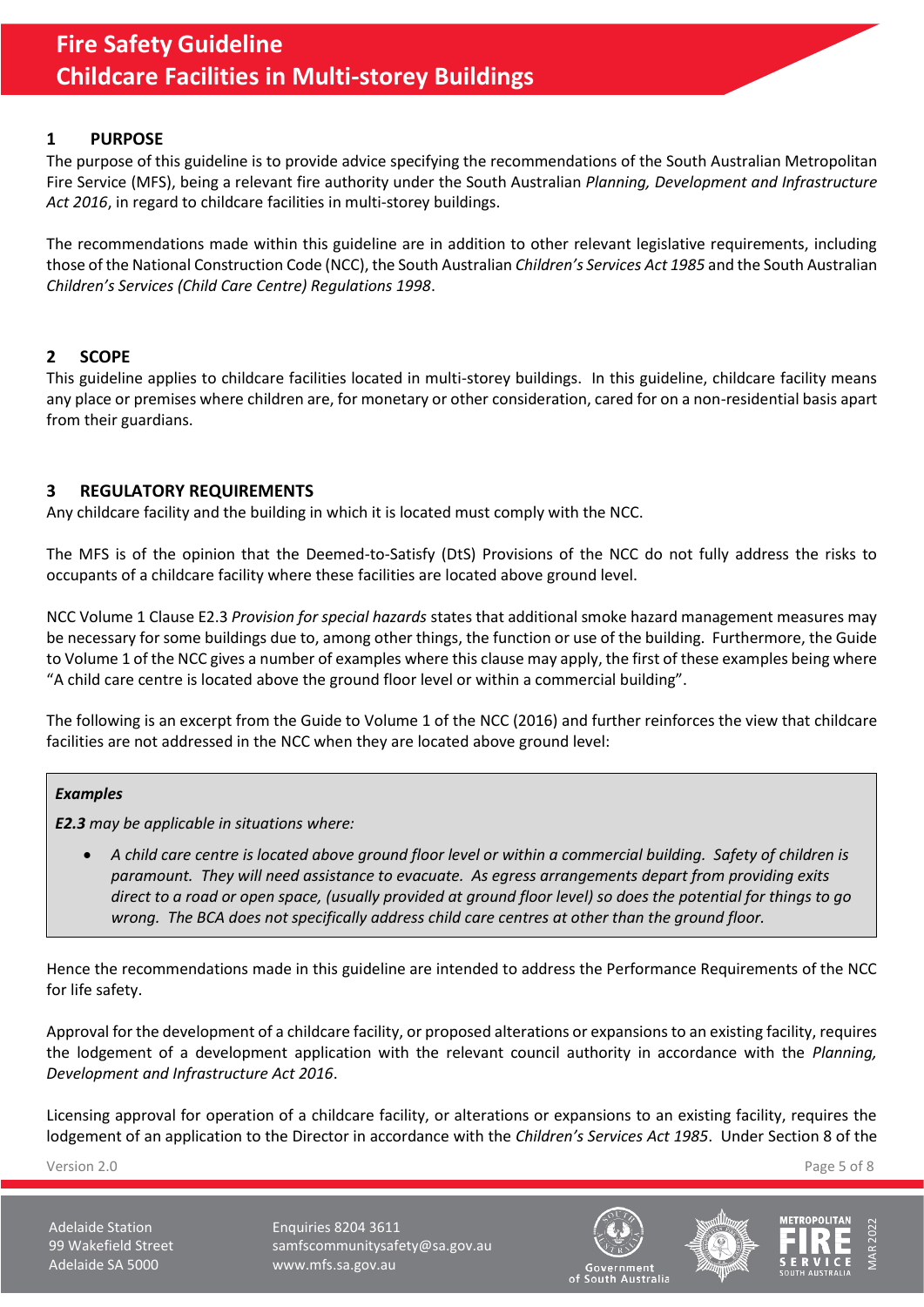*Children's Service Act 1985*, the Director must not approve plans and specifications unless the Director is satisfied that children cared for at the proposed childcare facility "will not be exposed to any undue threat to their health or safety arising from the nature of the premises or their environs".

It is the opinion of the MFS that following the recommendations made in this guideline will assist in ensuring childcare facilities maintain a high standard of amenity and fire safety.

The MFS acknowledges that the Australian Building Codes Board (ABCB) is currently investigating changes to the NCC DtS Provisions in relation to early childhood centres and that further relevant DtS Provisions may be introduced. It is the intent of this Guideline to enhance the requirements of the NCC in relation to childcare centres in multi-storey buildings.

# <span id="page-5-0"></span>**4 LOCATION OF CHILDCARE FACILITIES**

#### <span id="page-5-1"></span>**4.1 Facilities on Ground Level or One Level Above Ground**

The MFS strongly recommends that, where childcare facilities are to be provided in multi-storey buildings, they are located on ground level.

The MFS recognises the commercial desirability of ground floor space and does not believe it is an unreasonable imposition that, where no other viable ground level location for a childcare facility can be found and the facility must be located on another level, then the facility should be located on the first level above ground. This position is based on the difficulties associated with evacuating potentially large numbers of high-dependency occupants who require physical assistance, to varying degrees, to evacuate.

Furthermore, as the height above ground level at which a childcare facility is located increases, and hence also the number of building levels below said childcare facility, the greater the life safety risk to the occupants of the childcare facility from a fire on a lower level due to the nature and tendency of fire and smoke to move vertically upwards.

#### <span id="page-5-2"></span>**4.2 Facilities Located Greater Than Once Level Above Ground Level**

It is considered that childcare facilities should only be located higher than the first level above ground where there are no other viable alternatives for the location of the facility. In these situations, the MFS considers that childcare facilities should never be located at greater than 25 metres effective height, as defined in the NCC, as this is beyond the capabilities of the fire service to facilitate rapid access via aerial appliances.

Where childcare facilities are located higher than the first level above ground, the recommendations presented in Section [5.2](#page-6-0) apply.

# <span id="page-5-3"></span>**5 FIRE SAFETY & PROTECTION PROVISIONS**

The MFS recommends that all childcare facilities be provided with an automatic detection and alarm system in accordance with AS 1670.1, monitored by the fire service, for early detection and warning of a fire.

# <span id="page-5-4"></span>**5.1 Facilities on Ground Level or One Level Above Ground**

Childcare facilities provided on ground level or the first level above ground should comply with the requirements of the NCC.

Version 2.0 Page 6 of 8

Adelaide Station **Enquiries 8204 3611** 99 Wakefield Street samfscommunitysafety@sa.gov.au Adelaide SA 5000 www.mfs.sa.gov.au





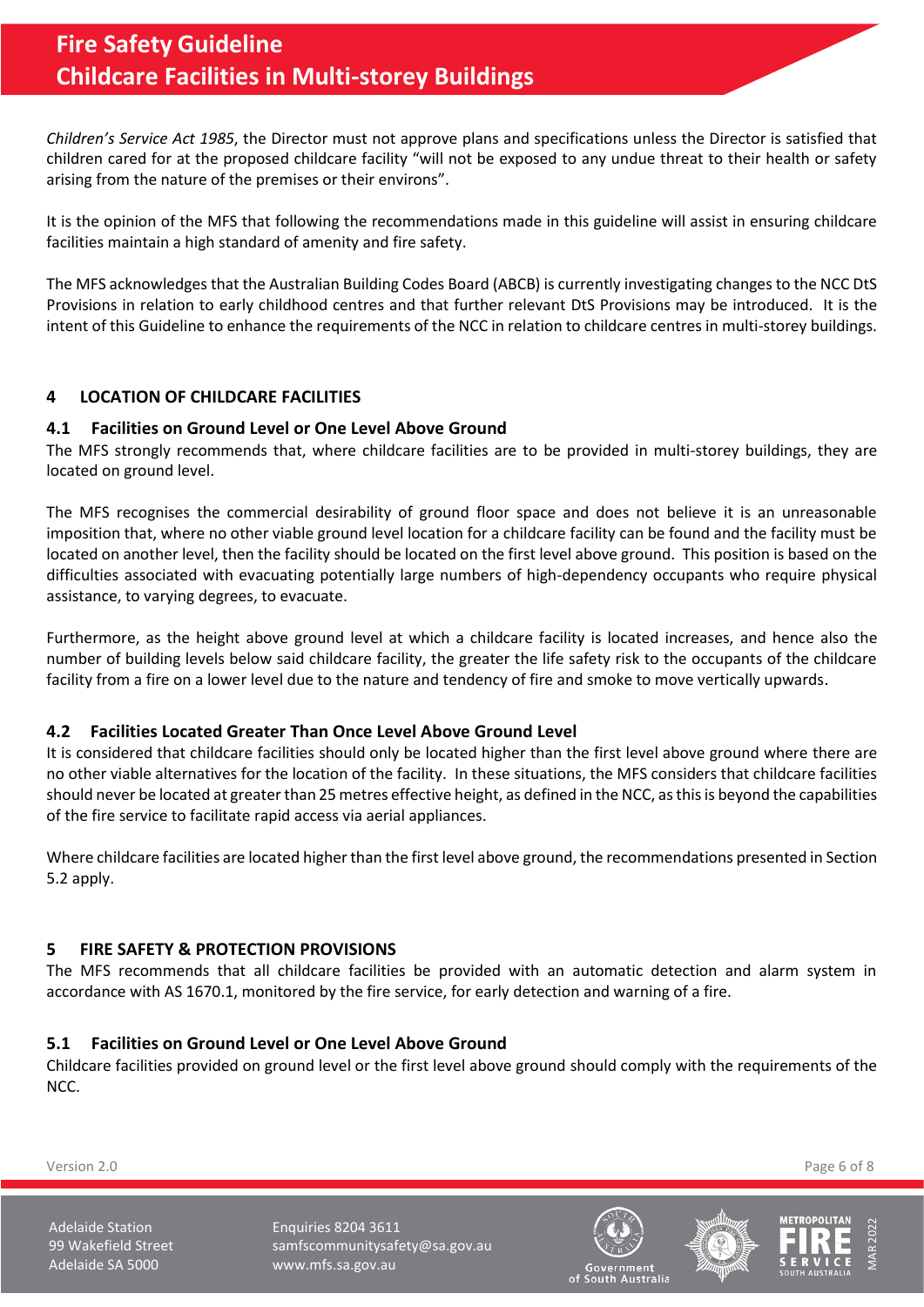## <span id="page-6-0"></span>**5.2 Facilities Located Greater Than One Level Above Ground Level**

In addition to the requirements of the NCC, the recommendations of the MFS for childcare facilities located higher than first level above ground are as follows:

## <span id="page-6-1"></span>**5.2.1 Construction**

- 1. Construction should comply with Part C of the NCC (unless acceptable alternative solutions are applicable); and
- 2. A safe refuge area should be provided and constructed as per the recommendations specified in Sectio[n 5.3](#page-6-4) of this guideline; and
- 3. The childcare facility should be separated into at least two fire compartments, each with direct access to the safe refuge area; and
- 4. When located above another occupancy, the floor should have an FRL of at least 60/60/60 construction if the building is not of Type A construction.

#### <span id="page-6-2"></span>**5.2.2 Egress Provisions**

- 1. A safe refuge area should be provided, having direct access to a fire-isolated stair and a dedicated lift within its own fire-isolated shaft, and sized to accommodate the entire population of the child care facility (see Section [5.3](#page-6-4) for details on refuge area requirements); and
- 2. Where lifts are provided, other than the dedicated refuge area lift, the lifts should be provided with a smoke lobby or lobbies as appropriate; and
- 3. Egress routes to fire-isolated stairs should be marked out on the floor in a different colour to clearly identify both the route and the area that must be kept clear of play equipment, etc; and
- 4. A suitably protected assembly area should also be provided at ground level to contain and protect children from other hazards such as traffic.

#### <span id="page-6-3"></span>**5.2.3 Fire Protection**

The following fire protection systems should be provided throughout all areas of the building:

- 1. Sprinkler protection in accordance with AS 2118.1; and
- 2. Automatic smoke detection and alarm system in accordance with AS 1670.1; and
- 3. Zone pressurisation in accordance with AS 1668.1 (with detectors spaced and located in accordance with AS 1670.1).

Accessible hardstand areas suitable for fire service aerial appliances should also be provided.

#### <span id="page-6-4"></span>**5.3 Refuge Area Requirements**

A refuge area should be provided within all childcare facilities in multi-storey buildings located higher than the first level above ground with the following recommended provisions:

- 1. Located centrally within the childcare facility; and
- 2. Having direct access to a fire isolated stair; and

Version 2.0 Page 7 of 8

Adelaide Station **Enquiries 8204 3611** 99 Wakefield Street samfscommunitysafety@sa.gov.au Adelaide SA 5000 www.mfs.sa.gov.au







of South Australia